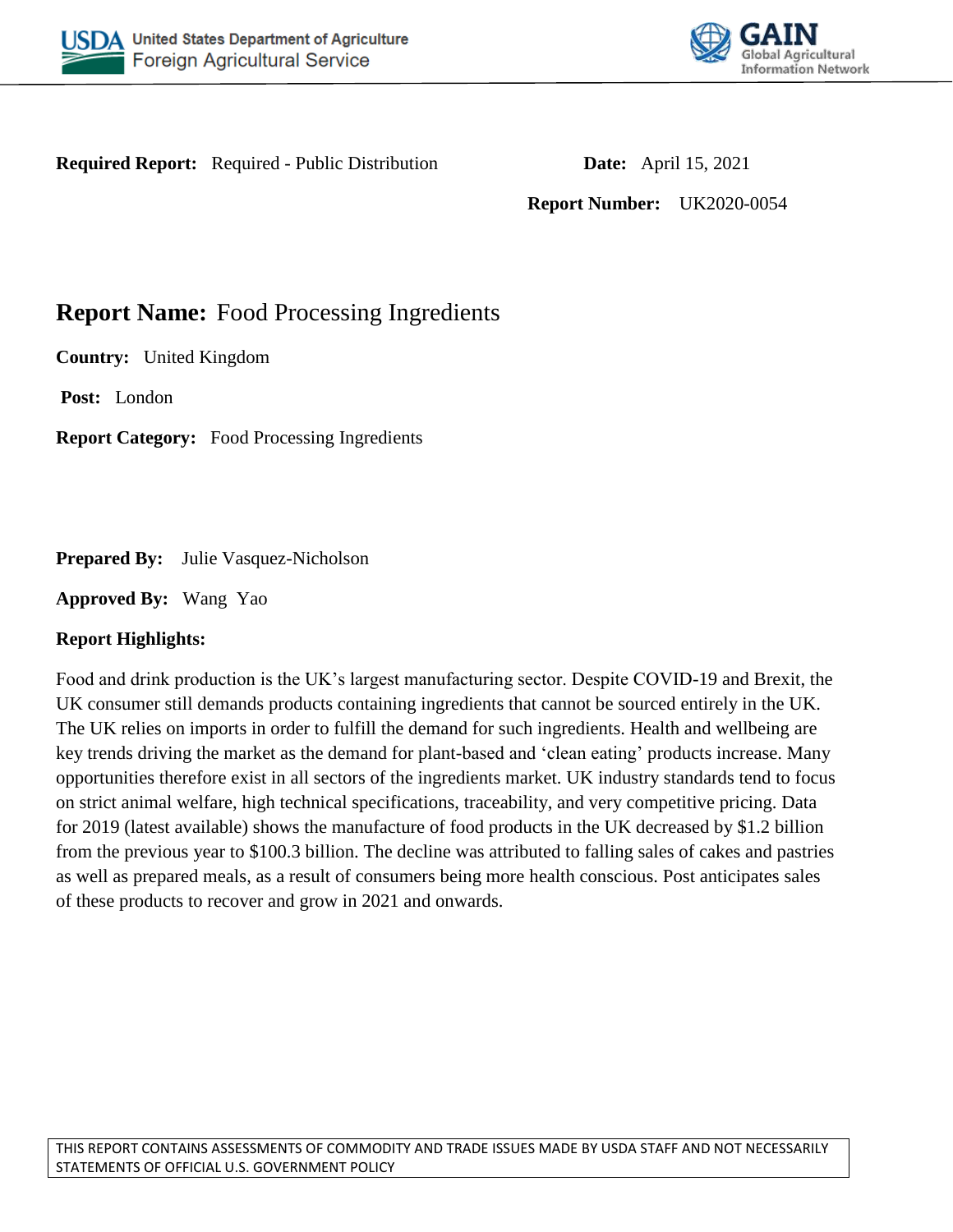# **Market Fact Sheet: United Kingdom**

#### **Executive Summary:**

The United Kingdom (UK), a leading trading power and financial center, is the [second largest](https://www.statista.com/statistics/685925/gdp-of-european-countries/) economy in Europe. Agriculture is intensive, highly mechanized, and efficient by European standards but represents less than one percent of Gross Domestic Product (GDP). While UK agriculture produces about 60 percent of the country's food needs with less than two percent of the labor force, the UK is heavily reliant on imports to meet the varied demands of the UK consumer who expects year-round availability of all food products. The UK is very receptive to goods and services from the United States. With its [\\$2.82](https://data.worldbank.org/indicator/NY.GDP.MKTP.CD?locations=GB) trillion GDP in 2019, the UK is the United States' largest European market and the fifth largest in the world for all goods. Consumer-oriented products remain the most important sector for U.S. agriculture, amounting to \$1 billion in 2020. Demand for U.S. consumer-oriented food products continues to differentiate the UK from many of its European neighbors. The UK is the 12th largest market in the world for U.S. agricultural and related products.



#### **Food Processing Industry:**

The food and drink sector is the largest single employer in the UK manufacturing sector. Food and drink sector has an annual turnover in 2019 of \$145 billion. Around 430,000 people across the UK are employed in jobs associated with food and drink manufacture and sales.

#### **Food Retail Industry:**

The food retail sector is saturated, highly consolidated, and competitive. The top five retail groups (see Top Ten Food Retailers chart) together account for 75 percent of the market. Independent stores continue to face strong competition from modern grocery retailers. Online food sales are showing tremendous growth, with the sector valued at \$15.2 billion (£12.7 billion) in 2019. UK

consumers are willing to try foods from other countries but expect quality products at a competitive price.

**Population:** [66.7 million](https://www.ons.gov.uk/peoplepopulationandcommunity/populationandmigration/populationestimates) (2019 est.) **GDP:** [\\$2.82 trillion](https://data.worldbank.org/indicator/NY.GDP.MKTP.CD?locations=GB) **GDP/Capita:** [\\$42,330](https://data.worldbank.org/indicator/NY.GDP.PCAP.CD?locations=GB) (2019 est.)

#### **List of Top 10 Growth Products in the UK**

- 1. Beef & beef products 6. Eggs
- 2. Oilseeds
	- (flaxseed/others) 7. Dextrins (Starch), peptones (soluble
- 
- protein), and proteins 3. Dairy products 8. Confectionery
- 4. Rice 9. Food preparations
- 5. Animal fats 10. Pulses

# **Food Industry by Channels**

| Consumer-Oriented Imports \$49 billion |
|----------------------------------------|
| \$145 billion                          |
| \$282 billion                          |
|                                        |

#### **Top Ten Food Retailers**

- 1. Tesco 6. Cooperatives
- 2. Sainsbury's 7. Lidl
- 3. Asda 8. Waitrose
- 4. Morrison's 9. Iceland
- 5. Aldi 10. Marks & Spencer

| Strength                   | Weakness                       |  |  |
|----------------------------|--------------------------------|--|--|
|                            |                                |  |  |
| UK is one of the biggest   | U.S. products face competition |  |  |
| markets in Europe with one | from tariff-free products from |  |  |
| of the highest per capita  | the EU and other FTA           |  |  |
| income globally            | partners.                      |  |  |
|                            |                                |  |  |
|                            |                                |  |  |
| Opportunity                | Challenge                      |  |  |
|                            |                                |  |  |
| Common language and        | UK's strict animal welfare     |  |  |
| shared heritage make the   | standards create barriers for  |  |  |
| UK an attractive market.   | animal origin products.        |  |  |

*Data sources include: TDM, The World Factbook, and The World Bank. For additional information, contact aglondon@fas.usda.gov.*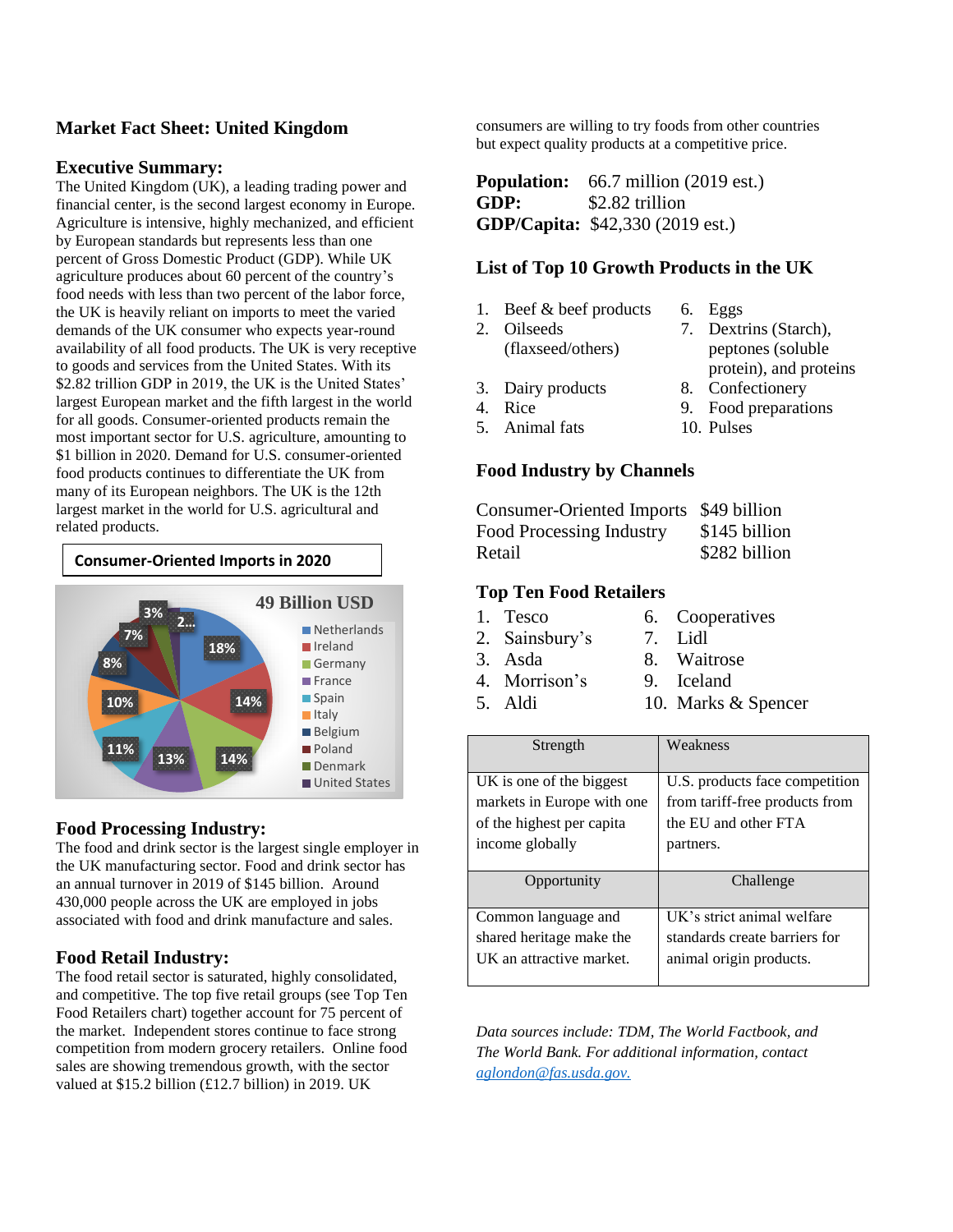# **SECTION I. MARKET SUMMARY**

COVID-19 has challenged the UK food and drink industry. Manufacturers have been working hard to ensure the supply chain is not substantially affected. Food processing plants have seen several coronavirus outbreaks among staff, with meat plants affected more than other facilities. Possible explanations include the cold working environment, the close proximity of workers over prolonged periods of time, and the need to speak loudly due to noisy machinery. All of these have facilitated the spread of the virus. Outbreaks, however, have been dealt with quickly with premises shut down, deep cleaned, and employees quarantined for two weeks.

The UK is a key market for U.S. intermediate agricultural products (i.e., those that are lightly processed) such as cereals, dried fruit, nuts, beans, other legumes, and seeds. Some of these products are consumed directly as snacks, but the majority are utilized as ingredients in the manufacture of UK finished goods.

Food and drink is the largest manufacturing sector in the UK. In 2020, according to [Statista,](https://www.statista.com/statistics/295656/grocery-retail-market-value-by-channel-in-the-united-kingdom-uk/) the UK retail grocery sector was valued at \$282 billion. The UK is an important market for global food and beverage companies. Food retailing and foodservice are sophisticated and dynamic. Continual innovation and re-formulation drive new product development and sourcing of new, smarter, safer, and healthier ingredients. As in the United States, high standards require greater technical specifications, traceability, and compliance with private certification schemes. Chilled convenience food is more sought after than in the United States, driving demand for exotic ingredient including jackfruit, durian, rambutan, and goji berries.

In London, there are 1,685 food manufacturing enterprises, the largest in the UK. This is followed by the South East with 1,280 enterprises. The North East is the region with the fewest enterprises.

The UK completed its departure from the European Union (EU) on January 31, 2020. The EU now treats the UK as a third country. For U.S. exporters, it is of paramount importance that they understand their importer's needs. If an importer is re-exporting a product, or reprocessing it, then consideration should be given to ensure these goods reach the final destination with as minimal additional costs as necessary. Third country products transit through the UK and then onto other EU countries could face double duties if they are not substantially altered.

With the UK having secured a trade deal with the EU, any rises in food costs are likely to be very modest. The British pound is starting to increase again, having seen significant devaluation against both the Euro and U.S. dollar following the Brexit vote.

UK consumers are generally willing to try new types of foods and are interested in the latest food trends and international products. Health, sustainability, ethics, and transparency of ingredient sourcing are the latest mega-trends directing an increasing number of companies to aspire to "clean labels" (no artificial ingredients or synthetic chemicals). These trends have driven an upswing in vegan and plant-based products, reducing meat consumption, increasing fish consumption, as well as free-from (allergens), gut-friendly foods (including pre-biotics),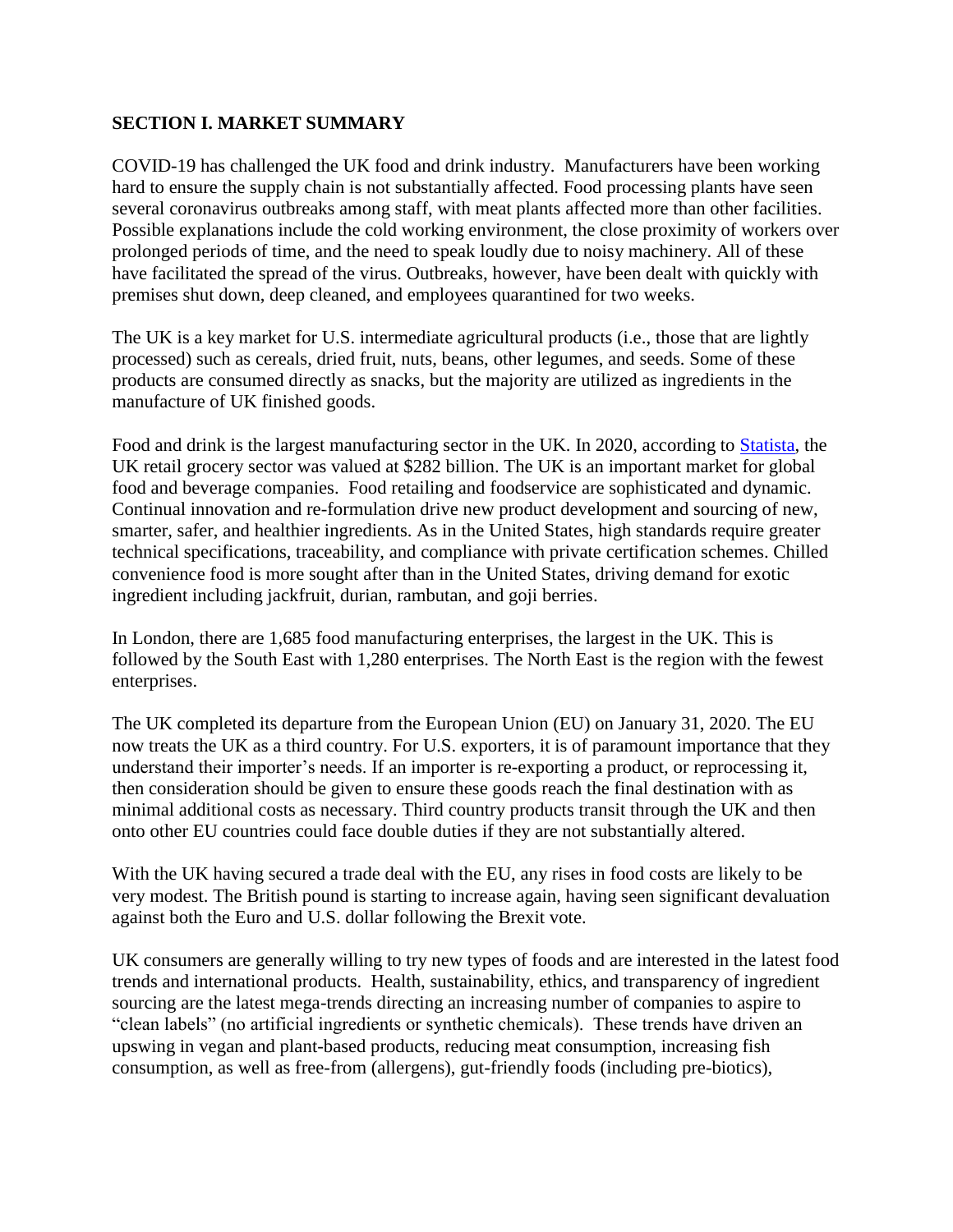fermented food, and alcohol-free beverages. UK consumers, particularly younger demographics, are increasingly influenced by their personal values when making purchasing choices.

Given its geographic location and small size, the UK must source a considerable amount of raw material from abroad. National pride in the wake of Brexit and a history of food-scares means UK consumers trust their own produce, with retailers/foodservice operators ensuring sourcing and marketing plays to this bias. However, the UK, is only around 60 percent self-sufficient in food. Incorporating U.S. ingredients into a British made product is routine, but the labeling or marketing will generally not acknowledge the U.S. element, unless it is misleading or illegal to leave out such information.

| Advantages                                     | Challenges                                      |  |  |
|------------------------------------------------|-------------------------------------------------|--|--|
| The UK is a highly developed economy and       | UK consumers demand quality and low prices      |  |  |
| consumers have one of the highest income       | $- U.S.$ products are more expensive following  |  |  |
| levels worldwide.                              | recent pound devaluation.                       |  |  |
| UK climate limits growing seasons and types    | Private certifications requiring third party    |  |  |
| of products which can be grown.                | independent audits are often required e.g.      |  |  |
|                                                | British Retail Consortium (BRC),                |  |  |
|                                                | GlobalGAP, Marine Stewardship Council           |  |  |
|                                                | $(MSC)$ .                                       |  |  |
| UK is a trading nation. The food supply        | U.S. exporters face tariff-free competition     |  |  |
| chains are sophisticated.                      | from EU countries.                              |  |  |
| The UK has a large, well-developed food        | Non-tariff barriers such as sanitary (animal    |  |  |
| processing industry, requiring a wide range of | health) and phytosanitary (plant health)        |  |  |
| ingredients, from low-value, high processed    | restrictions make exporting to the UK           |  |  |
| food to high-value, lightly processed          | complicated.                                    |  |  |
| ingredients.                                   |                                                 |  |  |
| Scale of many U.S. industries could mean       | UK demands high technical specifications,       |  |  |
| price competitiveness in certain produce.      | sustainability, ethics, and transparency in the |  |  |
|                                                | supply chain.                                   |  |  |
| The UK is English speaking and is therefore    | Strong trade barriers exist for animal original |  |  |
| easier for U.S. exporters to deal with when    | products including poultry and beef.            |  |  |
| they start to export.                          |                                                 |  |  |
|                                                | Anti-U.S. lobby on food products has            |  |  |
|                                                | intensified with U.S.– UK trade agreement       |  |  |
|                                                | talks.                                          |  |  |
|                                                | 'Rules of Origin', or double taxing of goods,   |  |  |
|                                                | is enforced if products are transshipped        |  |  |
|                                                | to/from UK without sufficiently further         |  |  |
|                                                | processed.                                      |  |  |

# **Advantages and Challenges for U.S. Companies**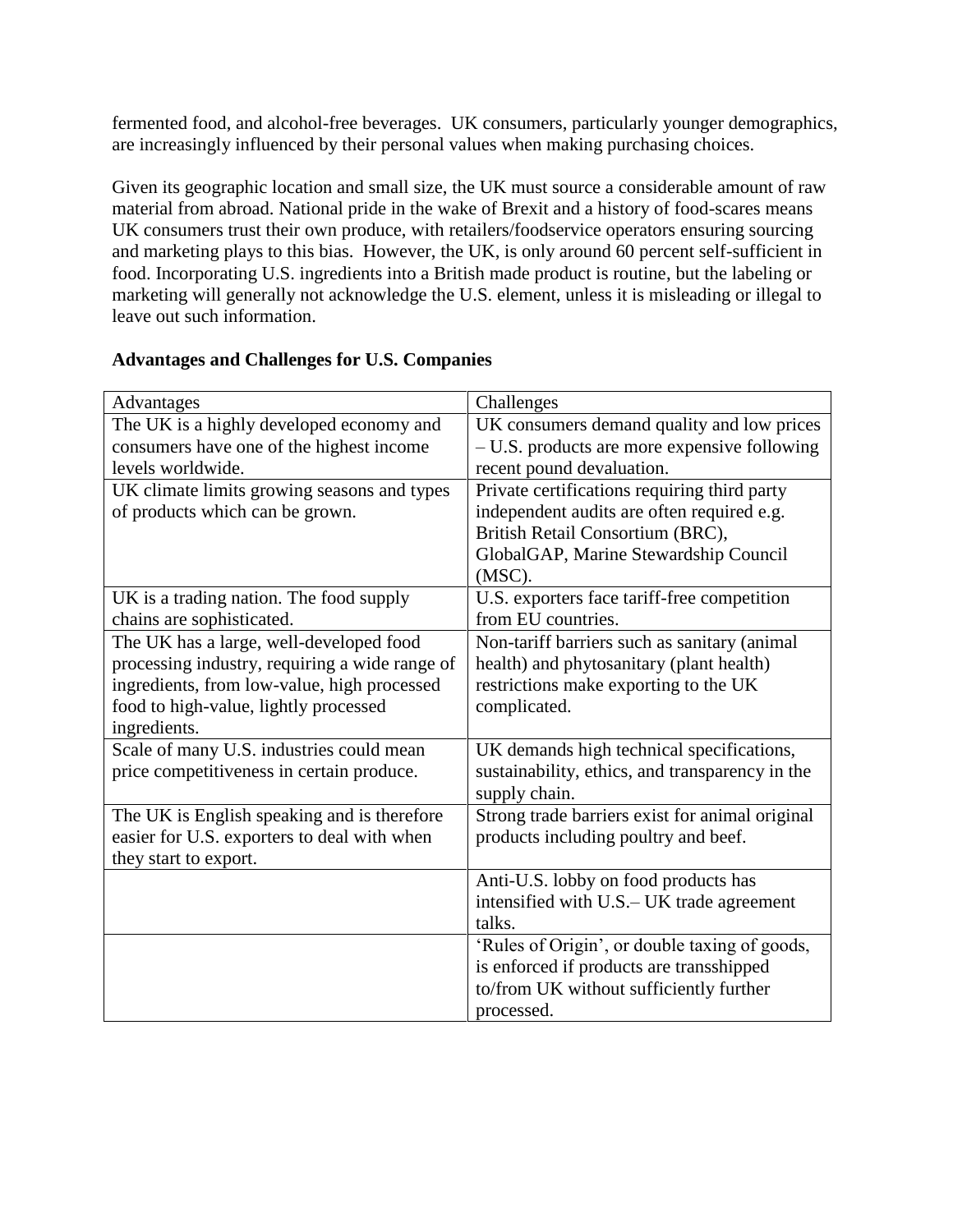# **SECTION II. ROAD MAP FOR MARKET ENTRY**

### **Entry Strategy**

Market research is vital for success. Desk research, travel to the UK, paid consultant reports, or all three are recommended for businesses considering entry to the UK market. The UK market set-up is different to the United States. Given its small size and consolidated structure, there is usually a small number of buyers and limited route to market options. If you meet (or are contacted by) a UK buyer, research the buyer and their status in the market.

#### **Import Procedure**

UK importers/buyers are responsible for compliance with import and labeling conditions before placing products in the market. In order to do this, UK companies will request information from U.S. suppliers on ingredients, processing aids, processing methods and relevant certifications. Further information on import requirements for the UK is available from the UK Food and Agricultural Import Regulations [\(FAIRS\)](https://apps.fas.usda.gov/newgainapi/api/Report/DownloadReportByFileName?fileName=Food%20and%20Agricultural%20Import%20Regulations%20and%20Standards%20Country%20Report_London_United%20Kingdom_12-31-2020) Report.

#### **Distribution Channels**

U.S. ingredients can reach the market through retail, foodservice, wholesale, or consumer markets. In most cases, ingredient products are imported directly by a manufacturer or by an importer who sells them onto one or more manufacturers.

#### **Routes to Market Flow Chart**

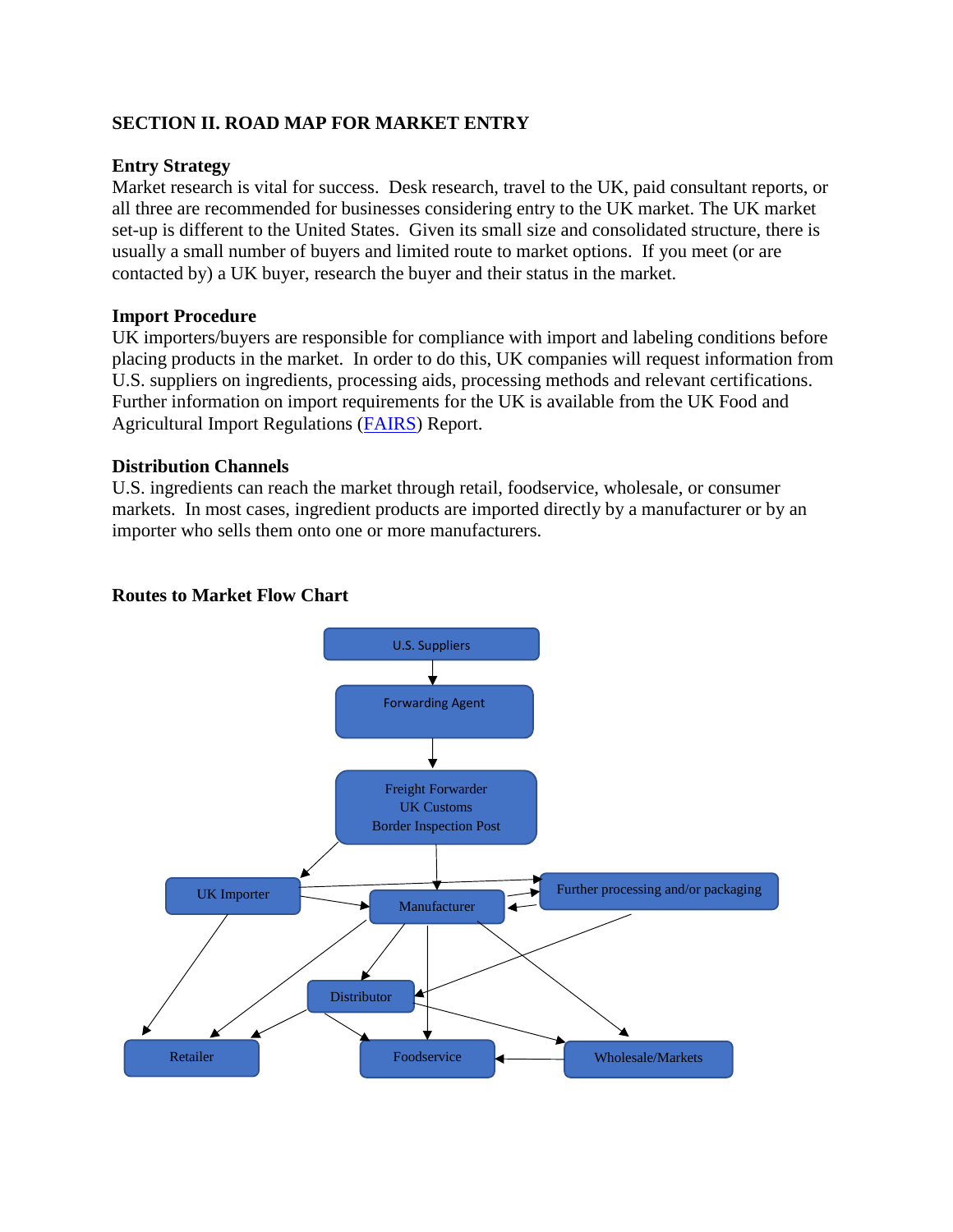#### **Market Structure**

The UK has a dynamic food scene where every type of food product is available through traditional and online grocery stores, wholesalers, markets, and foodservice outlets. UK manufacturers who incorporate U.S. ingredients in their products can avail of these as options, depending on the final product characteristics and price-point. Themes that unite all routes to market are provenance, transparency of supply chain actors, clean label ideas, authenticity, ethics, and sustainability. For more information on the UK market structure, please view our [retail](https://apps.fas.usda.gov/newgainapi/api/Report/DownloadReportByFileName?fileName=Retail%20Foods_London_United%20Kingdom_06-30-2020) and [exporter](https://apps.fas.usda.gov/newgainapi/api/Report/DownloadReportByFileName?fileName=Exporter%20Guide_London_United%20Kingdom_12-31-2020) guide reports.

#### **Share of Major Segments in the Food Processing Industry**

According to [government data,](https://www.gov.uk/government/statistics/food-statistics-pocketbook/food-statistics-in-your-pocket-global-and-uk-supply) the UK consumes 55 percent of the food and drink that it produces domestically. Twenty-six percent is sourced from the EU on account of their proximity and tariff-free trading relationship. The United States and Canada together have four percent market share, as do Africa, South America, and Asia. Australasia contributes another one percent.

Data for 2019 shows that the manufacture of food products decreased by \$1.2 billion from the previous year's total of \$100.3 billion (£72.7 billion). This figure does not include beverages, which are grouped with tobacco in the statistical overview by [Office for National Statistics.](https://www.ons.gov.uk/businessindustryandtrade/manufacturingandproductionindustry/bulletins/ukmanufacturerssalesbyproductprodcom/2019results) This category's output was reported to be approximately \$20.7 billion (£15 billion) in 2019. The largest increase in product sales was whiskey, up by \$0.5 billion (£0.4 billion) to \$5.6 billion (£4.1 billion). The decline in sales of food products was attributed to declining sales of cakes and pastries as well as prepared meals. It is anticipated that COVID-19 will reverse this trend and increase sales in these sectors will be either reported when 2020 figures are released later this year.

# **Relative Size of UK Manufacturing Sectors**

The largest food manufacturing sectors in order of importance are meat processing, dairy products, bakery products, animal feeds, and grains. The largest drink manufacturing sectors are: soft drinks, beer, spirits and cider.

The UK runs trade deficits in every food category, but particularly in processed and preserved fruit and vegetables. Conversely, the UK has consistently demonstrated a modest trade surplus in drink products (particularly whisky).

# **Company Profiles & Company Products**

A free database (searchable by product category) of UK Companies is available at: [www.grocerdirectory.co.uk](http://www.grocerdirectory.co.uk/)

Key players include:

[Associated British Foods \(ABF\)](https://www.abf.co.uk/)  [Bakkavor](https://www.bakkavor.com/) [Coca-Cola](https://www.coca-cola.co.uk/) **[Danone](http://corporate.danone.co.uk/)** 

[Diageo](https://www.diageo.com/en/our-business/where-we-operate/europe/diageo-great-britain/) [General Mills](https://www.generalmills.co.uk/) **[Glencore](https://www.glencore.com/what-we-do/agriculture) [Mars](http://www.mars.com/uk/en)**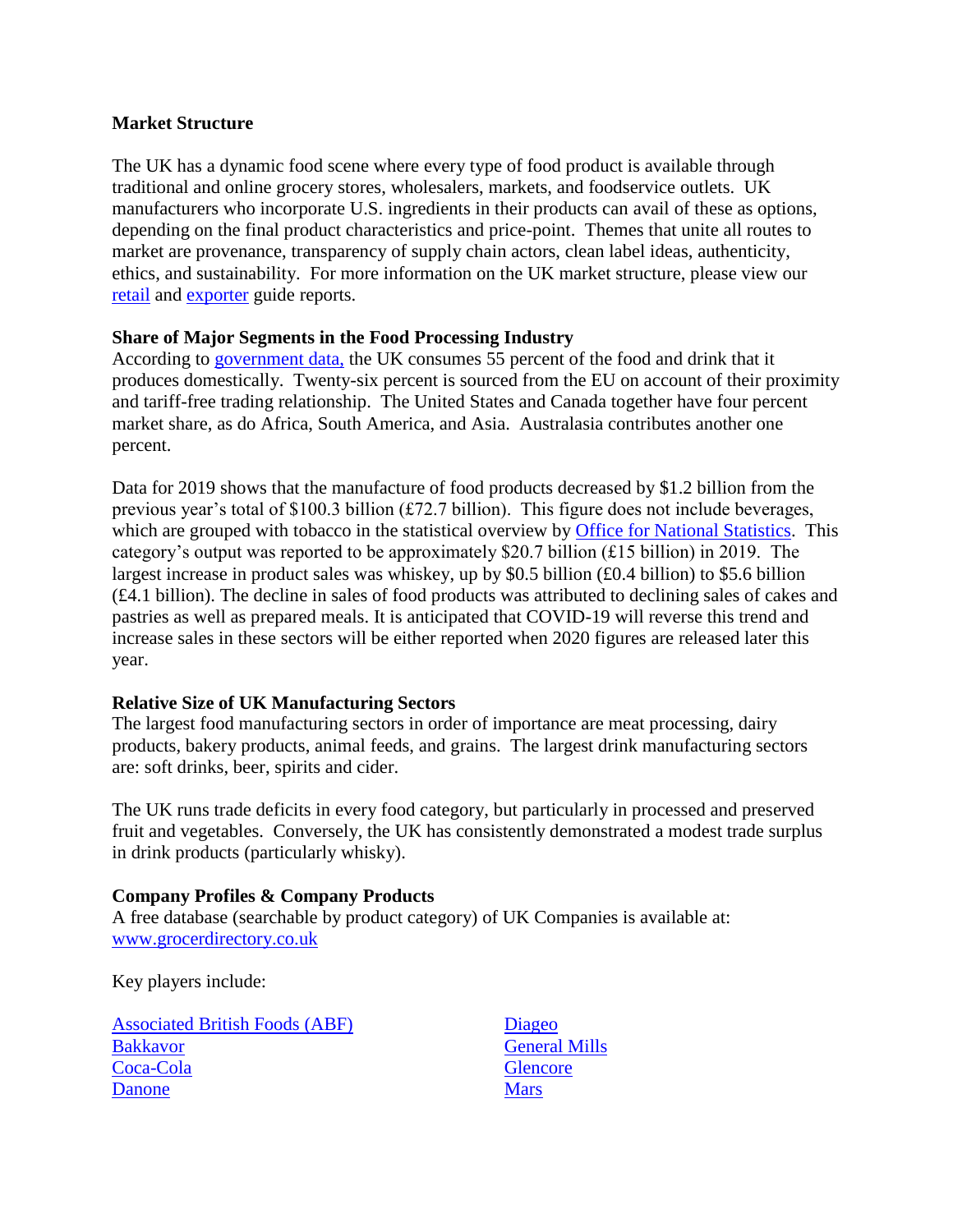[Mondelez](https://eu.mondelezinternational.com/en/about-us/northern-europe) [Nestle](http://www.nestle.co.uk/) **[PepsiCo](http://www.pepsico.co.uk/)** 

### [Unilever](https://www.unilever.co.uk/) **[Whitbread](https://www.whitbread.co.uk/)**

#### **Sector Trends**

- Health and wellbeing/wellness
- Vegan/ Plant-based, flexitarian, meat-reduction
- Clean-eating, raw or barely processed ingredients
- Feel good, indulgence, treats

[Mintel research](https://www.mintel.com/press-centre/food-and-drink/eating-with-a-conscience-ethical-food-and-drink-sales-hit-8-2-billion-in-2018) indicates that British consumers are increasingly eating with a conscience. In 2018, the UK spent \$11.3 billion (£8.2 billion) on ethical food and drink, including organic, Fairtrade, Rainforest Alliance, and Marine Stewardship (MSC) certified products. The average spend per household was \$554 (£440) in 2018 compared to \$54 (£43) in 1999. Sales of ethically certified food and drink are projected to rise by 17 percent to reach \$13 billion between 2019 and 2023.

The table below gives the most recent publicly available data from the [Ethical Consumer](https://www.ethicalconsumer.org/research-hub/uk-ethical-consumer-markets-report)  [Markets Report.](https://www.ethicalconsumer.org/research-hub/uk-ethical-consumer-markets-report) The data shows the key aspects of ethical shopping and covers a slightly different mix of indicators to the Mintel research. However, the notable growth is the same.

|                                          | 2010<br>$£$ million | 2018<br>$£$ million | 2019<br>$£$ million | % Growth<br>$2018 -$<br>2019 |
|------------------------------------------|---------------------|---------------------|---------------------|------------------------------|
| Organic                                  | 1,475               | 2,208               | 2,298               | 4.0%                         |
| Fairtrade                                | 1,094               | 1,603               | 1,671               | 4.2%                         |
| <b>Rainforest Alliance</b>               | 1,198               | 3,243               | 3,288               | 1.3%                         |
| Free range eggs                          | 419                 | 758                 | 873                 | 15.1%                        |
| Vegetarian products                      | 541                 | 1,000               | 1,114               | 11.4%                        |
| <b>RSPCA Assured (Animal</b><br>Welfare) | 573                 | 2,190               | 2,378               | 8.5%                         |
| Sustainable fish                         | 121                 | 962                 | 899                 | $-6.5%$                      |
| <b>TOTAL</b>                             | 5,421               | 11,964              | 12,521              | 4.6%                         |
| Exchange rates USD:BPS                   | 1.55                | 1.26                | 1.38                |                              |

#### Ethical Food and Drink Category Growth:

Source: UK Ethical Consumer Markets Report 2020

# **SECTION III. COMPETITION**

In general, if the UK or other countries in Europe can produce a raw ingredient, there is limited need to source these ingredients from outside of the EU such as the United States. However, during seasonal periods or if supplies fall short, exports from the U.S. could benefit by supplying products in demand. These are short-term trades and difficult to predict.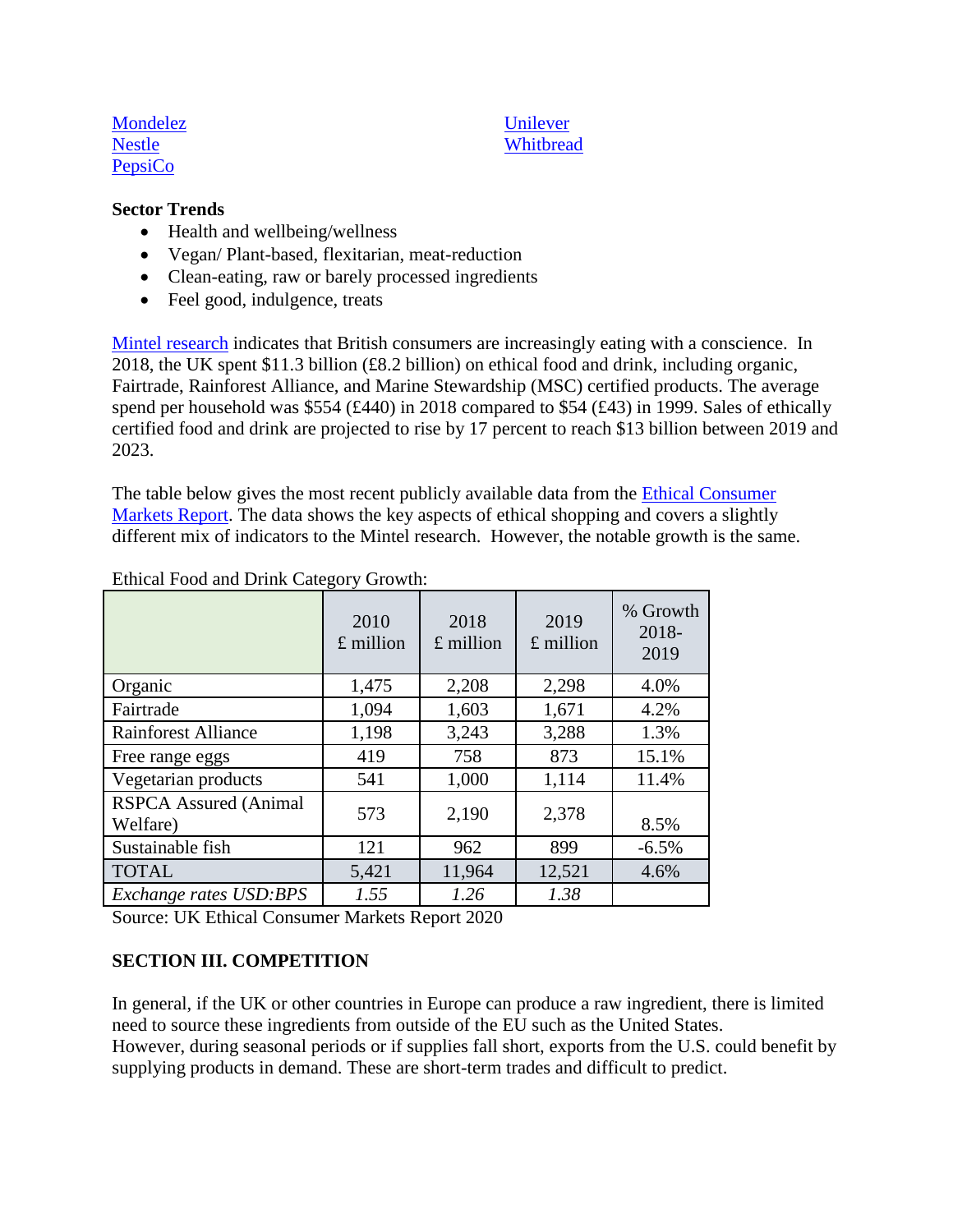The United States, in every sector, has historically performed better in providing high quality products not readily available in northern Europe such as fruits and nuts.

There is a considerable level of production already (as well as trade-protectionist measures) on meat, poultry, and dairy industries within the EU; it is therefore more difficult to supply ingredients to these sectors. It may be possible; however, for U.S. ingredients to supply to the dairy sector if, they have not been derived from animal products, e.g. cranberries in cheese.

The United States is the largest third country supplier of agricultural, food and fish products to the UK followed by China and Brazil. Depending on the product category, competition is high from: Iceland and China (fish), Canada (dry beans, wheat, corn), South Africa (citrus, apples, grapes); Chile (apples, grapes), Argentina (soybean meal, corn, red meat products), Brazil (soybeans, sugar cane, red meat products) and Turkey (dried fruit, pickles).

# **SECTION IV. BEST PRODUCT PROSPECTS CATEGORIES**

Profitable opportunities for U.S. products can be found in; high value, high quality, authentic, innovative, natural, wholesome, health-conscious, planet-conscious and plant-based products. According to [Puratos UK,](https://www.foodmanufacture.co.uk/Article/2020/01/07/Grains-and-seeds-lead-power-ingredients-trend-in-2020) (leading food manufacturer for baking industry) , power ingredients, such as grains, seeds, cocoa, vegetable and fruit fillings joined plant based ingredients as sought after products in 2020.

### **Products present in the market, which have good sales potential**

Wheat products, Rice Dry beans, Legumes Dried Fruit & Nuts Specialty Seeds e.g., Flaxseed, Linseed, Poppy Natural Colors, Flavors, Additives for processed food and drink manufacturing Gums and Resins Fresh Fruit and Vegetables not grown in UK, organic, or available outside of UK season Preserved Fruit and Vegetables, Juices and Fruit Concentrates, Essential Oils Soybeans, Distillers Dried Grains (animal feed)

### **Products not present in the market in significant quantities, which have good sales potential**

Ingredients for ethical, natural, organic and health food industry Fresh, organic herbs and specialty horticultural products with GlobalGAP or similar certification High quality frozen products with no or minimal animal product content Products to substitute or help with re-formulation to low sugar, low fat, or other health claim

# **Product not present because they face significant barriers**

Red meat and products, which contain hormones Poultry, Eggs, and their products Dairy products Products with food additives or pesticide/herbicide residues not approved by the EU Products of genetic engineering not approved by the EU